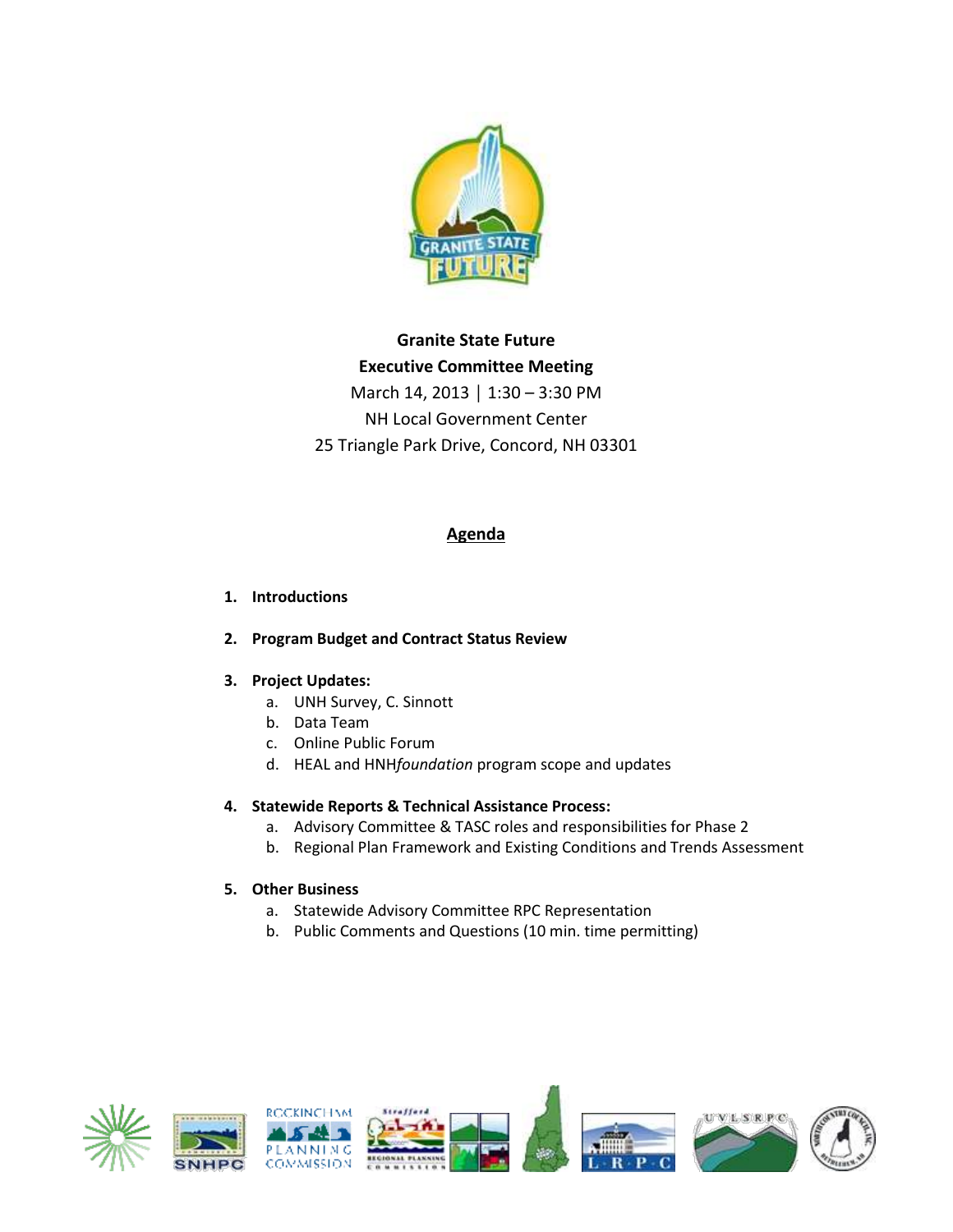

# **Granite State Future Executive Committee Meeting** March 14, 2013 │ 1:30 – 3:30 PM NH Local Government Center 25 Triangle Park Drive, Concord, NH 03301

# **Meeting Notes – Draft**

#### **Members Present:**

Mike Tardiff, Central NH Planning Commission Kimon Koulet, Lakes Region Planning Commission Cliff Sinnott, Rockingham Planning Commission Kerrie Diers, Nashua Regional Planning Comm. David Preece, Southern NH Planning Commission Tim Murphy, Southwest Region Planning Comm. Cynthia Copeland, Strafford RPC

#### **Staff Present:**

Jennifer Czysz, Nashua Regional Planning Comm. Tara Bamford, North Country Council Nate Miller, Upper Valley Lake Sunapee RPC

K. Koulet called the meeting to order at 12:40.

#### **1. Introductions**

As there were no guests, introductions were not necessary.

#### **2. Program Budget and Contract Status Review**

J. Czysz distributed a summary of the budget, grant fund draw-downs and match contributed to date along with a project timeline. It was noted that subgrantees are at varying points and some are behind on match contributions. Overall, match contributions are nearly at the total level pledged, but a little low. This is partially due to the need to collect in-kind time contribution reports from statewide partners.

The directors asked for clarification on the provision of match. It was confirmed that in-kind match may be substituted for cash match. Ultimately, it is the total pledged amount that prevails, not the original source of funds identified as potential match. Regarding in-kind match, in-kind contributions must be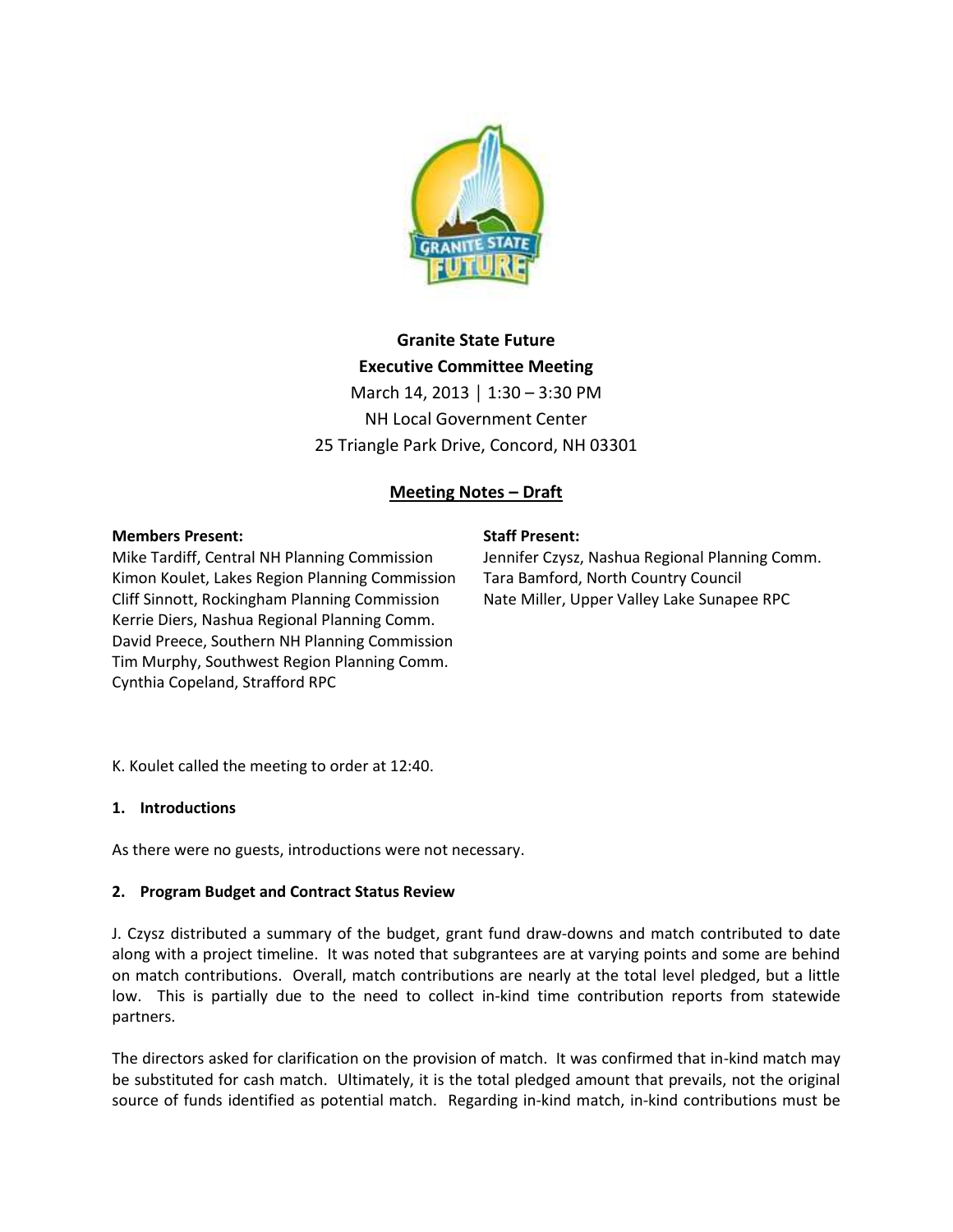direct contributions of time or resources toward the development of the regional plan. Examples of acceptable in-kind match include:

- Time contributed by regional plan advisory team members to prep for, travel to, and participate in a meeting for the plan.
- Resources, meeting space or supplies donated by another organization for use by the regional planning commission for meetings or outreach events (excluding food unless it is pre-approved).
- Time contributed by the RPC's commissioners to discuss the regional plan at a commission meeting.

In-kind match does not include the time of members of the public participating in an outreach event.

Documentation of in-kind match may be:

- Time log maintained by the volunteer or RPC and signed by the volunteer.
- Official sign in sheets from meetings.
- Meeting minutes that include attendance and serve as the official record.

K. Diers noted that there are no extensions possible on the grant work under HUD. Additionally, there may be no expenses charged to the grant in the last 30 days of the performance period. To ensure all are complete by the end of the performance period, critical deadlines are as follows:

- $\bullet$  June 30, 2014 1<sup>st</sup> complete draft of all Regional Plans due to NRPC
- August 7, 2014  $-1^{st}$  draft of Statewide Snapshot due to RPC Directors
- August 14, 2014 Executive Committee meeting to review  $1<sup>st</sup>$  draft of Statewide Snapshot
- August 28, 2014 Statewide Advisory Committee meeting to  $1<sup>st</sup>$  draft of Statewide Snapshot
- October 31, 2014 Final draft of all Regional Plans due to NRPC (plans can be adopted by commissioners after this point, but any revisions made after this point will not be captured in the Statewide Snapshot).
- November 6, 2014 Final draft of Statewide Snapshot due to RPC Directors
- November 13, 2014 Executive Committee meeting to review final draft of Statewide Snapshot
- November 27, 2014 Statewide Advisory Committee meeting to final draft of Statewide Snapshot
- December 31, 2014 last day to incur expenses under the grant

To aid in program development, the directors each chose to take one plan component and develop the overall chapter outline to be used by all RPCs. Outlines should be:

- "Open source" and all RPCs invited to contribute once the first draft is prepared.
- Shared via the Google Site and posted either:
	- o Directly as text on the plan component page or
	- o As a Google Doc that all have access to edit.

As part of the outline development process, RPCS should identify a specific set of questions that they would like to forward to the applicable TASCs for additional technical assistance to be provided to all RPCS.

Chapter outline assignments by RPC are: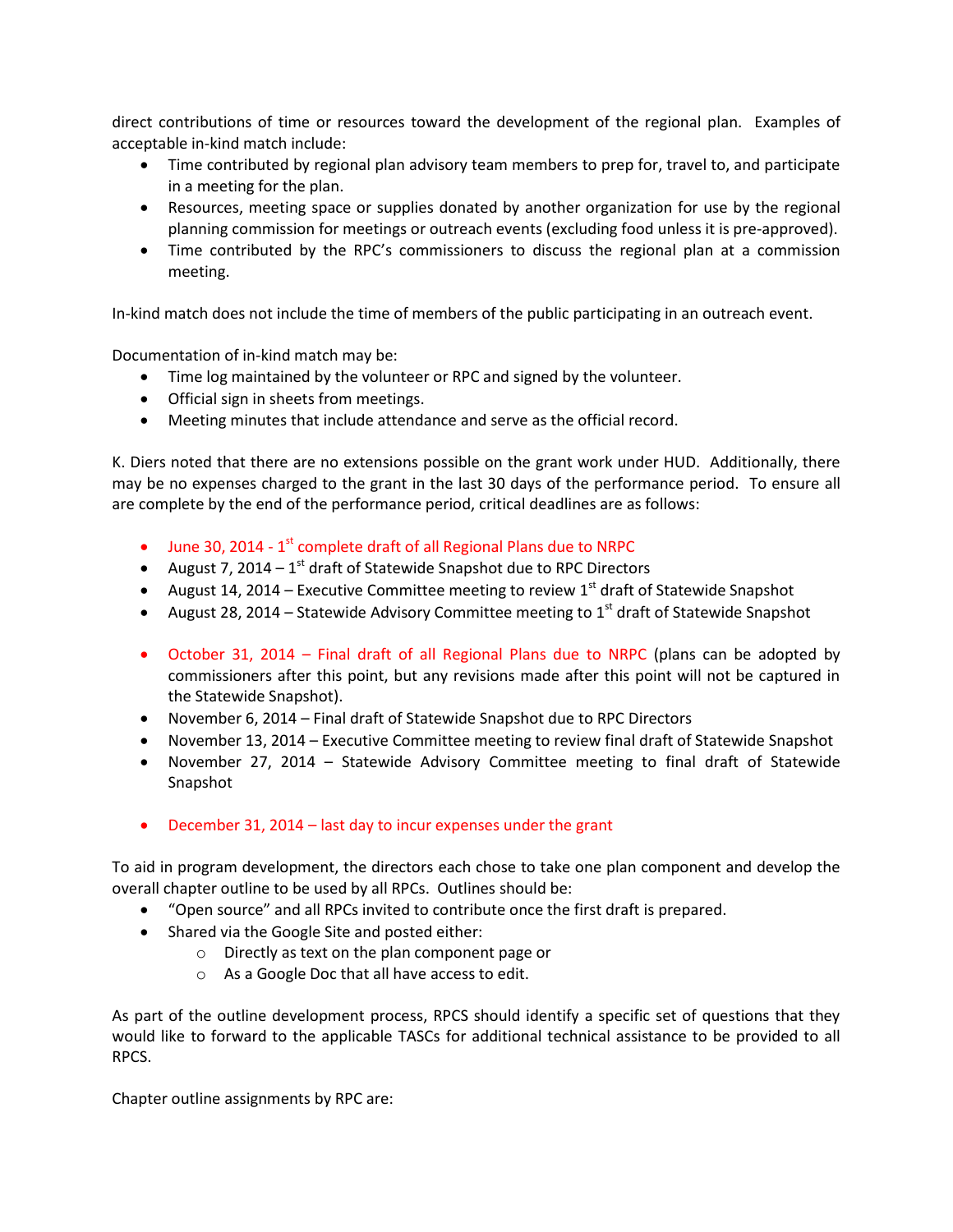- Housing Needs Southwest
- Fair Housing Equity Assessment Nashua
- Transportation Southern
- Water Infrastructure Strafford
- Fnvironment Lakes
- Economic Development North Country
- Comprehensive Climate Change Impacts Assessments Rockingham
- Energy Efficiency and Green Building Strategy Rockingham

Central and Upper Valley should either select one of the following components or assist one of the other regions above. Unassigned plan outline components include:

- Vision
- Telling the Story (expanded executive summary)
- Prioritized Implementation of Regional Projects and Measuring Success
- Existing Conditions and Needs Assessment
- Scenario planning

A deadline was not set for outline development, but should be as soon as possible. Upper Valley Lake Sunapee RPC was asked to share those outlines and their style template they have created thus far.

The directors also discussed a conceptual implementation project to be conducted at the conclusion of the planning project to serve as a resource for municipalities seeking to use their regional plan to help develop their local master plan. Idea was to develop a tool-kit that would be scalable by community size recognizing that small and large communities have different needs and use for the regional plan. K. Diers noted that the OEP Spring Planning and Zoning Conference will use this approach with a couple back to back sessions on regional plan efforts and implementation ideas. J. Czysz noted that NHHFA will be preparing a guide book using their Community Planning Grantees as case studies for plan implementation techniques. The directors were interested in possibly using the Citizen Planner website as a platform for such resources.

#### **3. Project Updates**

#### UNH Survey, C. Sinnott

UNH met with RPC staff members 2 weeks ago and received a lot of input on the desired structure and content of the survey. A revised draft was sent out yesterday (Wednesday 3/13/2013). At this point the survey still needs to be trimmed down and additional questions deleted. There will be a staff meeting on March 21<sup>st</sup> to discuss those deletions. There may be one additional draft review after that point. Once the survey questions are finalized the process of conducting and reporting out on the survey is relatively fast.

#### Data Team

Revisions to the methodology write ups are nearly complete. There are a few regions with overdue edits. Directors expressed their desire to move the process forward and the need for data being available is becoming more pressing. For those regions that have completed their methodology revisions, they should proceed to developing data sets. Data sets will be due March 29, 2012. Staff will work with Fay Rubin at GRANIT to determine how the data will be archived and accessed.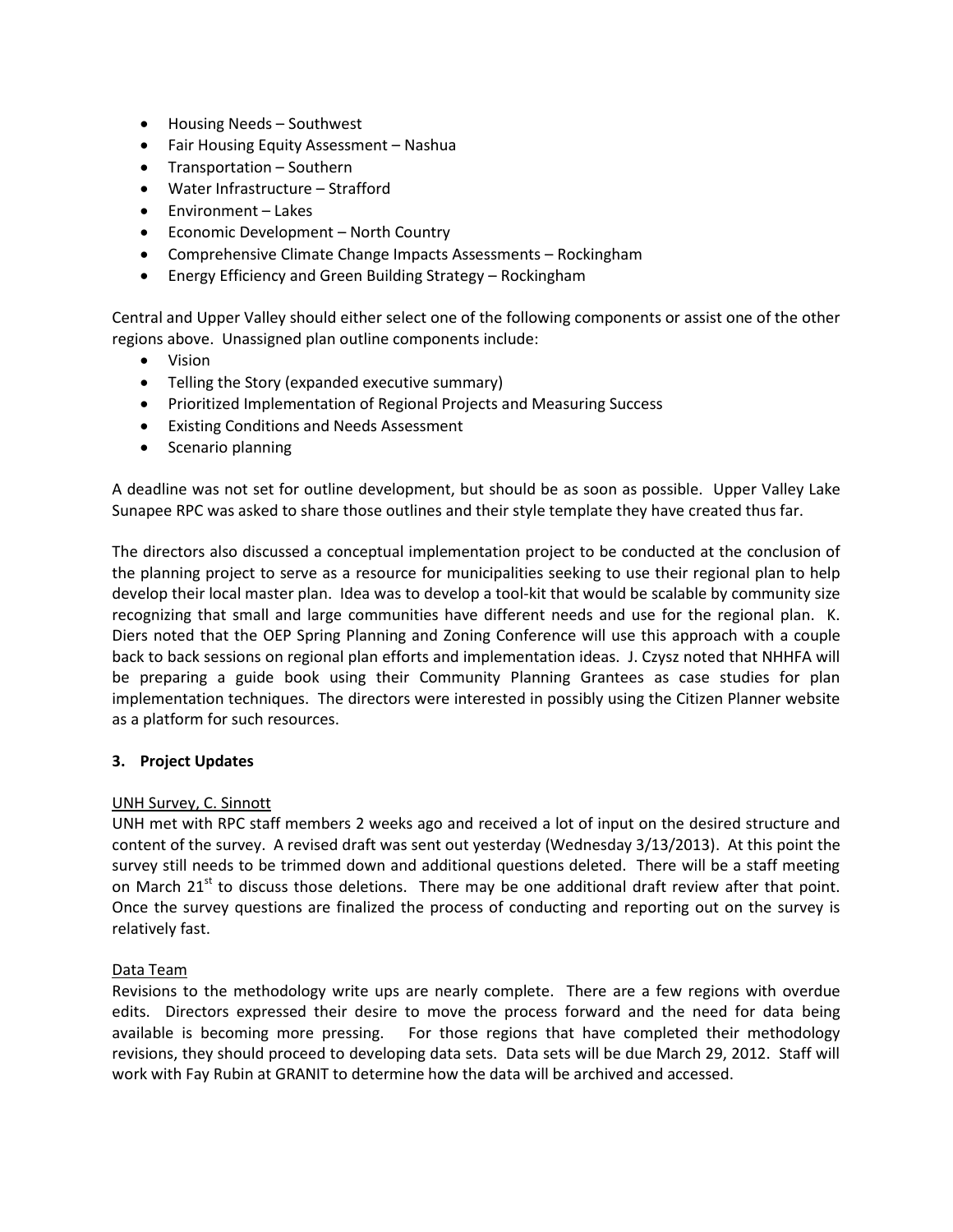#### Online Public Forum

The online public forum has launched. J. Czysz walked the directors through the changes to the site, how the individual forums are navigated to from the main GSF website, and basic administrative needs for the forums. The committee discussed creating a new "splash" page for the forum under the Get Involved tab on the GSF website.

#### HEAL and HNH*foundation* program scope and updates

J. Czysz recapped the discussion program staff had earlier in the week with representatives of HEAL and reminded the directors that any time spent reviewing the HEAL principles and strategies should be billed to their HNH*foundation* subgrant rather than to HUD. The staff level discussion with HEAL introduced the various goals, principles and strategies that HEAL seeks to promote that are applicable to the local and regional planning process. HEAL representatives then tied those objectives to potential implementation action items relative to each of the regional plan components that would help achieve any mutual objectives. RPCs are encouraged to look to the HEAL resources when working on their plan components and to integrate planning where overlap in local priorities occurs. HEAL strategies should not be directly integrated into regional plans without first having a conversation with constituents and commissions to discern local priorities.

#### **4. Statewide Reports and Technical Assistance Process**

#### Advisory Committee and TASC Roles and Responsibilities for Phase 2

J. Czysz recapped the ideas generated by the Statewide Advisory Committee for how to streamline technical assistance requests from RPCs through the Technical Advisory Subcommittee Structure. RPCs should review the [Advisory Committee meeting notes](http://granitestatefuture.org/files/4813/6277/9809/2013-02-28_AC_Mtg.pdf) for a synopsis. Additionally, the committee suggested that each RPC should identify their current technical assistance needs, especially while in the process of outlining the plan components and send their questions to J. Czysz and/or the applicable TASC staff.

The one area identified that all RPCs agreed they will need additional technical assistance is water infrastructure. In particular, RPC would like to learn more about emerging technologies, cost constraints, and any encouraging resources or opportunities.

#### Regional Plan Framework and Existing Conditions and Trends Assessment

A reminder that the regional plan framework is complete and available [online.](http://granitestatefuture.org/our-plans/) Nashua RPC noted that they believe the Framework will be a great resource for municipalities looking to develop their local master plan and will give towns a jump start on research.

#### **5. Other Business**

#### Statewide Advisory Committee RPC Representation

The first year of RPC representation on the Statewide Advisory Committee concluded as of the February committee meeting. The following have completed their participation on the committee:

- Rockingham Planning Commission, Cliff Sinnott, Executive Director
- Upper Valley Lake Sunapee RPC, Christine Walker, Executive Director
- **Southern NH Planning Commission, David Preece, Executive Director**

RPC representation during the  $2^{nd}$  year of the planning process will include: